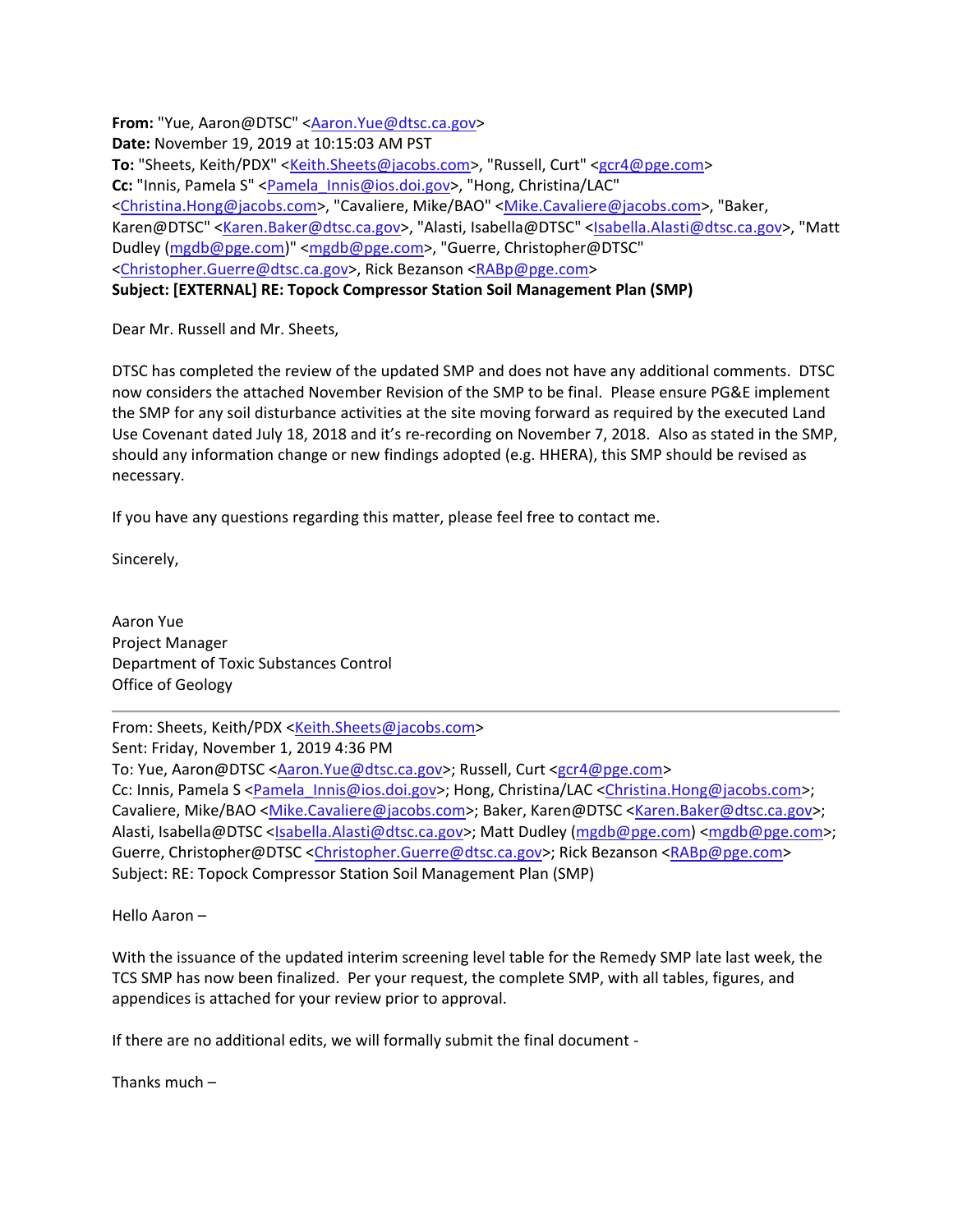Keith Sheets Jacobs Senior Project Manager D 503.872.4612 M 510.541.8542 [keith.sheets@jacobs.com<mailto:keith.sheets@jacobs.com>](mailto:keith.sheets@jacobs.com%3cmailto:keith.sheets@jacobs.com)

2020 SW 4th Avenue Portland OR 97201 USA

From: Yue, Aaron@DTSC [<Aaron.Yue@dtsc.ca.gov<mailto:Aaron.Yue@dtsc.ca.gov>](mailto:Aaron.Yue@dtsc.ca.gov%3cmailto:Aaron.Yue@dtsc.ca.gov)> Sent: Tuesday, September 17, 2019 11:42 AM To: Sheets, Keith/PDX [<Keith.Sheets@jacobs.com<mailto:Keith.Sheets@jacobs.com>](mailto:Keith.Sheets@jacobs.com%3cmailto:Keith.Sheets@jacobs.com)>; Curt Russell [<gcr4@pge.com<mailto:gcr4@pge.com>](mailto:gcr4@pge.com%3cmailto:gcr4@pge.com)> Cc: Innis, Pamela S [<Pamela\\_Innis@ios.doi.gov<mailto:Pamela\\_Innis@ios.doi.gov>](mailto:Pamela_Innis@ios.doi.gov%3cmailto:Pamela_Innis@ios.doi.gov)>; Hong, Christina/LAC [<Christina.Hong@jacobs.com<mailto:Christina.Hong@jacobs.com>](mailto:Christina.Hong@jacobs.com%3cmailto:Christina.Hong@jacobs.com)>; Cavaliere, Mike/BAO [<Mike.Cavaliere@jacobs.com<mailto:Mike.Cavaliere@jacobs.com>](mailto:Mike.Cavaliere@jacobs.com%3cmailto:Mike.Cavaliere@jacobs.com)>; Baker, Karen@DTSC [<Karen.Baker@dtsc.ca.gov<mailto:Karen.Baker@dtsc.ca.gov>](mailto:Karen.Baker@dtsc.ca.gov%3cmailto:Karen.Baker@dtsc.ca.gov)>; Alasti, Isabella@DTSC [<Isabella.Alasti@dtsc.ca.gov<mailto:Isabella.Alasti@dtsc.ca.gov>](mailto:Isabella.Alasti@dtsc.ca.gov%3cmailto:Isabella.Alasti@dtsc.ca.gov)>; Matt Dudley [\(mgdb@pge.com<mailto:mgdb@pge.com>](mailto:mgdb@pge.com%3cmailto:mgdb@pge.com)) [<mgdb@pge.com<mailto:mgdb@pge.com>](mailto:mgdb@pge.com%3cmailto:mgdb@pge.com)>; Guerre, Christopher@DTSC [<Christopher.Guerre@dtsc.ca.gov<mailto:Christopher.Guerre@dtsc.ca.gov>](mailto:Christopher.Guerre@dtsc.ca.gov%3cmailto:Christopher.Guerre@dtsc.ca.gov)>; Rick Bezanson [<RABp@pge.com<mailto:RABp@pge.com>](mailto:RABp@pge.com%3cmailto:RABp@pge.com)> Subject: [EXTERNAL] RE: Topock Compressor Station Soil Management Plan (SMP)

Keith and Curt,

I think we are there! I just made a small word change in Section 4 from "hazardous or potentially hazardous" to "contaminated." See attached. The only other thing is that the AOC map with Grid should have a tighter grid spacing so that the potential work area is better defined. As is, the entire compressor station is basically covered in 6 grid squares. The benefit of a tighter spacing would be a reduction of text description of work area. I would recommend doubling the grid spacing within the compressor station (which is the main focus) of the LUC and SMP anyways. Aside from these two items, I would like to see the completed plan with all attachments in place before I sign off and approve. Our Toxicologist is reviewing the new screening levels for the remedy SMP. Since the station SMP will have a subset of the screening level when compared with the remedy list, once that review is complete, the screening numbers can be easily verified for this SMP.

Aaron

From: Sheets, Keith/PDX [<Keith.Sheets@jacobs.com<mailto:Keith.Sheets@jacobs.com>](mailto:Keith.Sheets@jacobs.com%3cmailto:Keith.Sheets@jacobs.com)> Sent: Tuesday, September 10, 2019 5:54 PM

To: Yue, Aaron@DTSC [<Aaron.Yue@dtsc.ca.gov<mailto:Aaron.Yue@dtsc.ca.gov>](mailto:Aaron.Yue@dtsc.ca.gov%3cmailto:Aaron.Yue@dtsc.ca.gov)>; Curt Russell [<gcr4@pge.com<mailto:gcr4@pge.com>](mailto:gcr4@pge.com%3cmailto:gcr4@pge.com)>

Cc: Innis, Pamela S [<Pamela\\_Innis@ios.doi.gov<mailto:Pamela\\_Innis@ios.doi.gov>](mailto:Pamela_Innis@ios.doi.gov%3cmailto:Pamela_Innis@ios.doi.gov)>; Hong, Christina/LAC [<Christina.Hong@jacobs.com<mailto:Christina.Hong@jacobs.com>](mailto:Christina.Hong@jacobs.com%3cmailto:Christina.Hong@jacobs.com)>; Cavaliere, Mike/BAO [<Mike.Cavaliere@jacobs.com<mailto:Mike.Cavaliere@jacobs.com>](mailto:Mike.Cavaliere@jacobs.com%3cmailto:Mike.Cavaliere@jacobs.com)>; Baker, Karen@DTSC [<Karen.Baker@dtsc.ca.gov<mailto:Karen.Baker@dtsc.ca.gov>](mailto:Karen.Baker@dtsc.ca.gov%3cmailto:Karen.Baker@dtsc.ca.gov)>; Alasti, Isabella@DTSC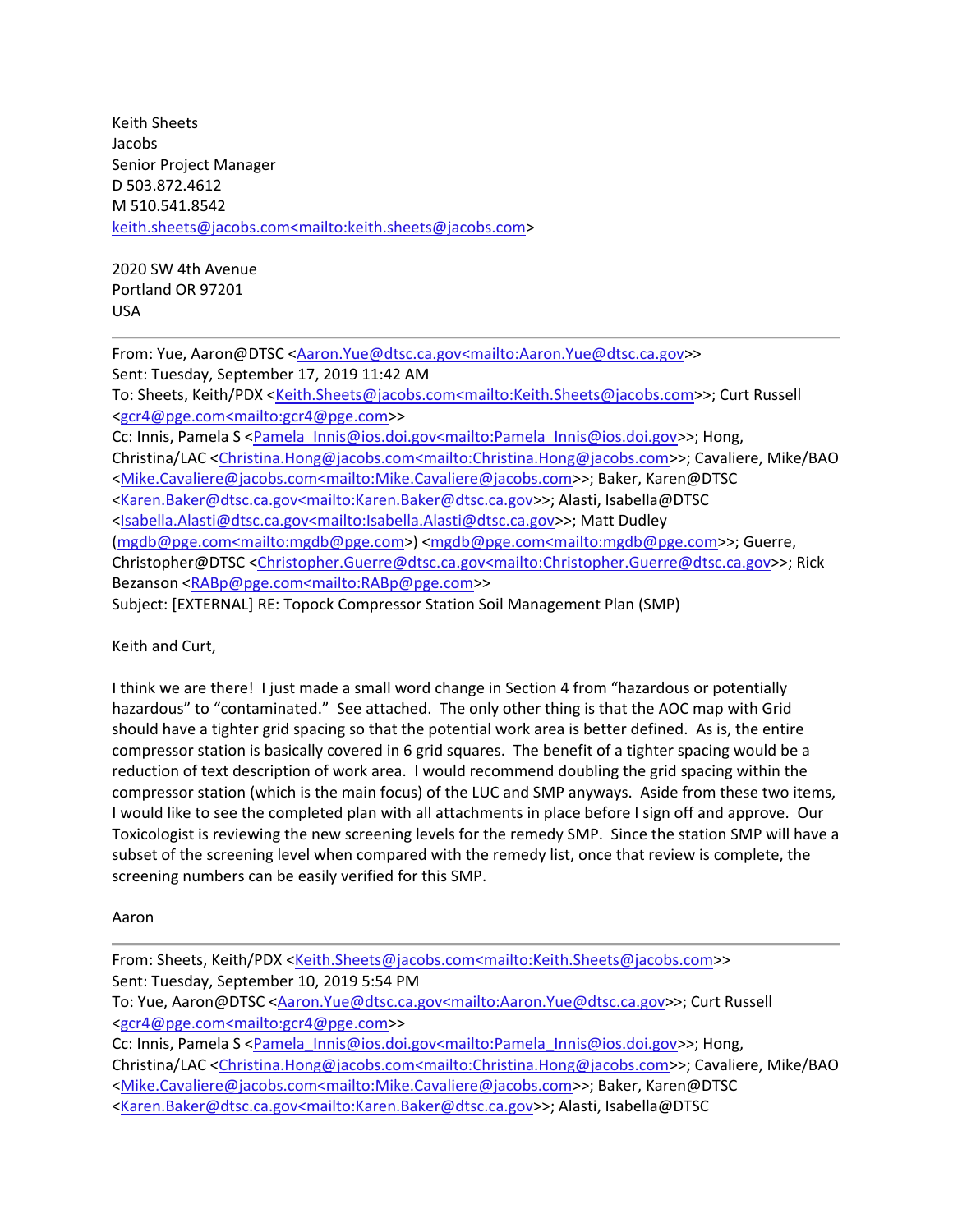[<Isabella.Alasti@dtsc.ca.gov<mailto:Isabella.Alasti@dtsc.ca.gov>](mailto:Isabella.Alasti@dtsc.ca.gov%3cmailto:Isabella.Alasti@dtsc.ca.gov)>; Matt Dudley [\(mgdb@pge.com<mailto:mgdb@pge.com>](mailto:mgdb@pge.com%3cmailto:mgdb@pge.com)) [<mgdb@pge.com<mailto:mgdb@pge.com>](mailto:mgdb@pge.com%3cmailto:mgdb@pge.com)>; Guerre, Christopher@DTSC [<Christopher.Guerre@dtsc.ca.gov<mailto:Christopher.Guerre@dtsc.ca.gov>](mailto:Christopher.Guerre@dtsc.ca.gov%3cmailto:Christopher.Guerre@dtsc.ca.gov)>; Rick Bezanson [<RABp@pge.com<mailto:RABp@pge.com>](mailto:RABp@pge.com%3cmailto:RABp@pge.com)> Subject: RE: Topock Compressor Station Soil Management Plan (SMP)

Hi Aaron,

We are really close now with a Final TCS SMP! We have been working on addressing your last couple comments. The two remaining comments were pertaining to 1) the notification process and 2) the frequency of composite samples for characterization of stockpiled soil. Attached is a MS Word RLSO updated version of the SMP, with proposed modifications to address the last two comments. The original text (black) and revised text (Blue) and DTSC Comment (Itals red) are also repeated below for ease of review. Also attached is the proposed Notification Form and Grid map to be used for locating work.

SMP Excerpts: 2.1 DTSC Notification Process

PG&E shall provide at least 48-hours notice to DTSC of soil-disturbing activities at the Property, except in cases of emergency response in which case such notice shall be provided within twenty-four (24) hours of emergency response necessitating soil disturbance.

DTSC Comment: This is more of a notification statement. What is the process? Please identify who will contact whom, what is the content of notification, and how will notification be made. Will notification be in the form of an email, telephone call, list of activities, etc? Recommend development of a notification form for email transmission including info such as: date of activity, specific area impacted with generic site figure for marking of work area, brief description of work to be completed, safety procedure/equipment for activity (can be quick checklist), anticipated soil management (e.g. excavated soil to be returned to hole, drummed for analysis and disposed, held for reuse at another location, etc.)

PG&E Added Text: The notification process will be as follows:

· The PG&E Topock Remediation Project Manager or Topock Site Operation Manager will send an email to the DTSC Topock Project Manager informing DTSC of soil disturbing activities. The e-mail will contain the Notification of Non-Emergency Soil Disturbance Activities on PG&E Property (APN 650-161- 08) form (Attachment A). The form will include the following information:

Project name

· Grid location of work. A gridded map of the PG&E Topock property has been developed (Attachment B)

- Description of work including safety procedures and anticipated equipment to be used
- · Soil Management anticipated handling and planned disposition of soil
- Notification Record Who made notification, when notification was made, record of follow-up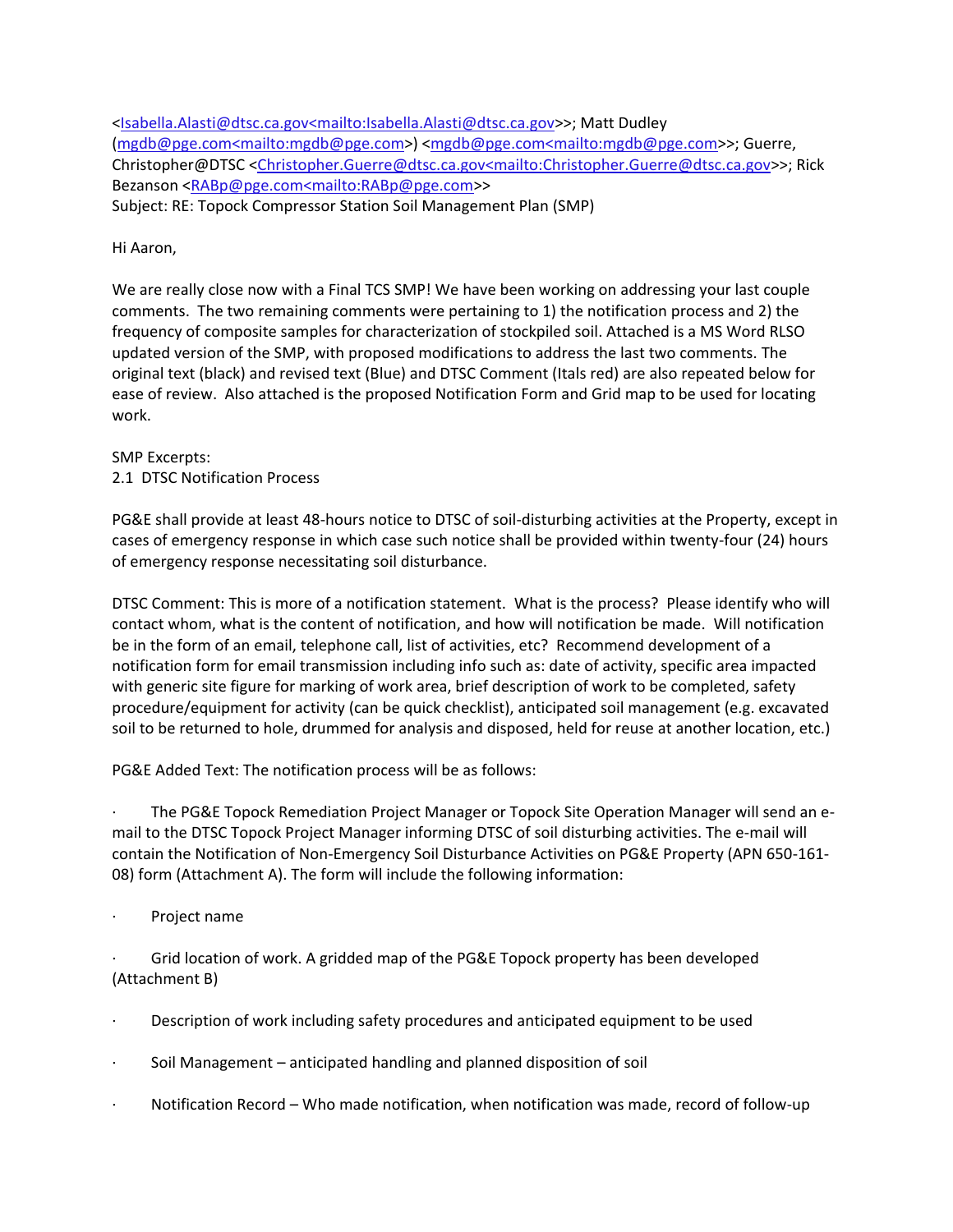phone call to DSTC confirming receipt of Notification Form

- Stockpiles:
- One four-point composite sample shall be collected per 250 cubic yards.

DTSC Comment: Unlike other areas outside of TCS, the TCS is assumed contaminated (although at nonhaz levels). 250 cy is too large for a contaminated site with densely located AOCs/ SWMUs. DTSC expects characterization sample to be gathered either at each pot hole location for smaller excavations or at approximately every 150 CY (corresponding to an excavation of about 5'x5'x6')

PG&E Response: A 5'x5'x6' excavation is only 5.5 CYs (It IS 150 cubic feet)…. For small potholes and trenches, soil would only be temporarily stored next to the pothole, and in most cases replaced back into the hole. Stockpiling of soil would only be performed for large, long term projects. A 150 CY stockpile would correspond to a stockpile of approximately 25 feet x 25 feet x ~7-8 feet high and sloped.

Revised Text in yellow

- · Stockpiles:
- o One four-point composite sample shall be collected per 150 cubic yards

Please let us know if a call would be helpful to resolve any remaining items with the SMP –

Keith Sheets Jacobs Senior Project Manager D 503.872.4612 M 510.541.8542 [keith.sheets@jacobs.com<mailto:keith.sheets@jacobs.com>](mailto:keith.sheets@jacobs.com%3cmailto:keith.sheets@jacobs.com)

2020 SW 4th Avenue Portland OR 97201 USA

From: Yue, Aaron@DTSC [<Aaron.Yue@dtsc.ca.gov<mailto:Aaron.Yue@dtsc.ca.gov>](mailto:Aaron.Yue@dtsc.ca.gov%3cmailto:Aaron.Yue@dtsc.ca.gov)> Sent: Tuesday, July 23, 2019 5:06 PM To: Sheets, Keith/PDX [<Keith.Sheets@jacobs.com<mailto:Keith.Sheets@jacobs.com>](mailto:Keith.Sheets@jacobs.com%3cmailto:Keith.Sheets@jacobs.com)>; Curt Russell [<gcr4@pge.com<mailto:gcr4@pge.com>](mailto:gcr4@pge.com%3cmailto:gcr4@pge.com)> Cc: Innis, Pamela S [<Pamela\\_Innis@ios.doi.gov<mailto:Pamela\\_Innis@ios.doi.gov>](mailto:Pamela_Innis@ios.doi.gov%3cmailto:Pamela_Innis@ios.doi.gov)>; Hong, Christina/LAC [<Christina.Hong@jacobs.com<mailto:Christina.Hong@jacobs.com>](mailto:Christina.Hong@jacobs.com%3cmailto:Christina.Hong@jacobs.com)>; Cavaliere, Mike/BAO [<Mike.Cavaliere@jacobs.com<mailto:Mike.Cavaliere@jacobs.com>](mailto:Mike.Cavaliere@jacobs.com%3cmailto:Mike.Cavaliere@jacobs.com)>; Baker, Karen@DTSC [<Karen.Baker@dtsc.ca.gov<mailto:Karen.Baker@dtsc.ca.gov>](mailto:Karen.Baker@dtsc.ca.gov%3cmailto:Karen.Baker@dtsc.ca.gov)>; Alasti, Isabella@DTSC [<Isabella.Alasti@dtsc.ca.gov<mailto:Isabella.Alasti@dtsc.ca.gov>](mailto:Isabella.Alasti@dtsc.ca.gov%3cmailto:Isabella.Alasti@dtsc.ca.gov)>; Matt Dudley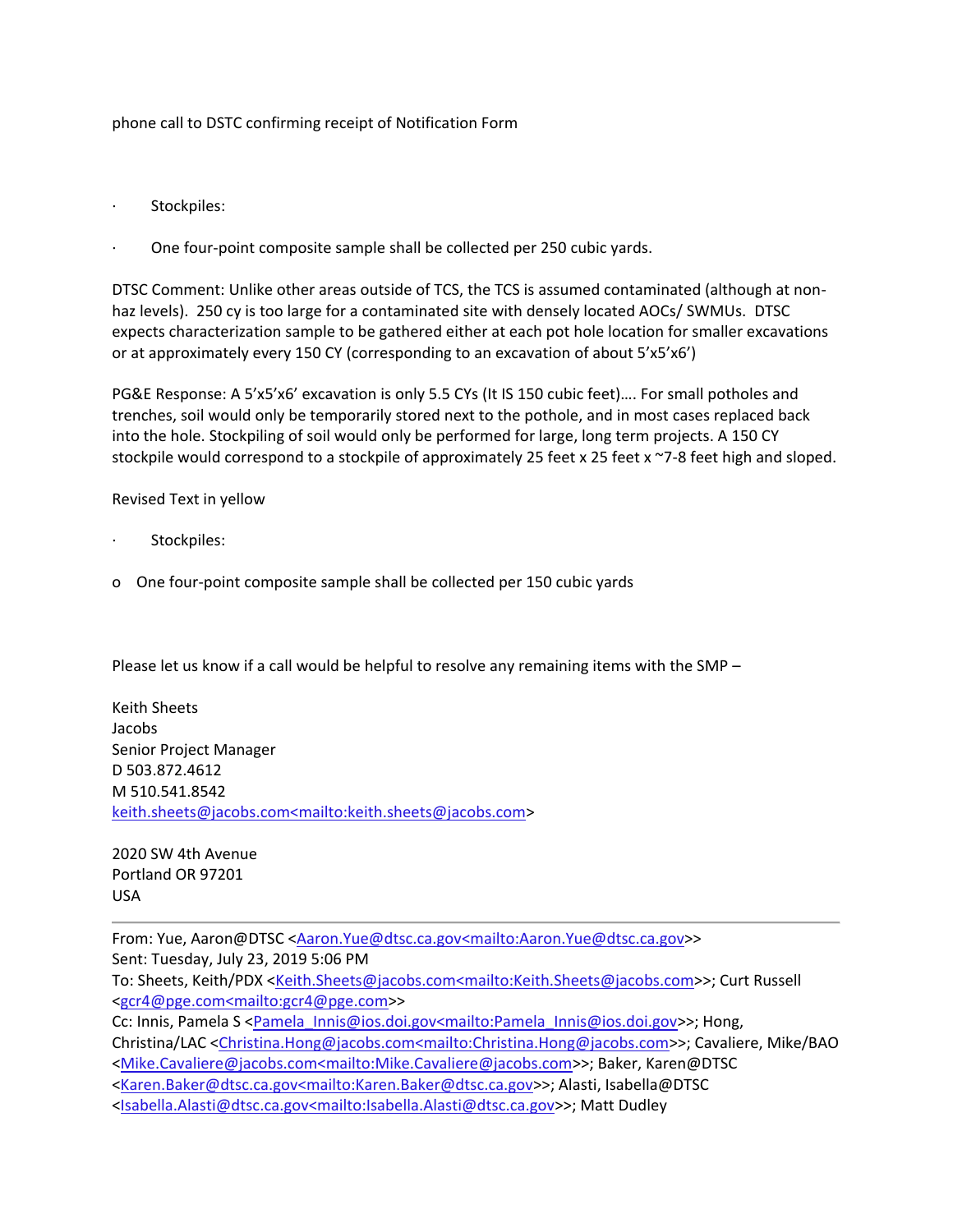[\(mgdb@pge.com<mailto:mgdb@pge.com>](mailto:mgdb@pge.com%3cmailto:mgdb@pge.com)) [<mgdb@pge.com<mailto:mgdb@pge.com>](mailto:mgdb@pge.com%3cmailto:mgdb@pge.com)>; Guerre, Christopher@DTSC [<Christopher.Guerre@dtsc.ca.gov<mailto:Christopher.Guerre@dtsc.ca.gov>](mailto:Christopher.Guerre@dtsc.ca.gov%3cmailto:Christopher.Guerre@dtsc.ca.gov)> Subject: [EXTERNAL] RE: Topock Compressor Station Soil Management Plan (SMP)

Keith,

I think we are very close to a final SMP. I only have a couple of edits and a comment that requires additional thought (see attached). However, I did not fully compare the revised screening numbers for all the constituents, I'll assume PG&E has picked up the latest numbers for now.

## Aaron

From: Sheets, Keith/PDX [<Keith.Sheets@jacobs.com<mailto:Keith.Sheets@jacobs.com>](mailto:Keith.Sheets@jacobs.com%3cmailto:Keith.Sheets@jacobs.com)> Sent: Tuesday, July 16, 2019 4:49 PM To: Yue, Aaron@DTSC [<Aaron.Yue@dtsc.ca.gov<mailto:Aaron.Yue@dtsc.ca.gov>](mailto:Aaron.Yue@dtsc.ca.gov%3cmailto:Aaron.Yue@dtsc.ca.gov)>; Curt Russell [<gcr4@pge.com<mailto:gcr4@pge.com>](mailto:gcr4@pge.com%3cmailto:gcr4@pge.com)> Cc: Innis, Pamela S [<Pamela\\_Innis@ios.doi.gov<mailto:Pamela\\_Innis@ios.doi.gov>](mailto:Pamela_Innis@ios.doi.gov%3cmailto:Pamela_Innis@ios.doi.gov)>; Hong, Christina/LAC [<Christina.Hong@jacobs.com<mailto:Christina.Hong@jacobs.com>](mailto:Christina.Hong@jacobs.com%3cmailto:Christina.Hong@jacobs.com)>; Cavaliere, Mike/BAO [<Mike.Cavaliere@jacobs.com<mailto:Mike.Cavaliere@jacobs.com>](mailto:Mike.Cavaliere@jacobs.com%3cmailto:Mike.Cavaliere@jacobs.com)>; Baker, Karen@DTSC [<Karen.Baker@dtsc.ca.gov<mailto:Karen.Baker@dtsc.ca.gov>](mailto:Karen.Baker@dtsc.ca.gov%3cmailto:Karen.Baker@dtsc.ca.gov)>; Alasti, Isabella@DTSC [<Isabella.Alasti@dtsc.ca.gov<mailto:Isabella.Alasti@dtsc.ca.gov>](mailto:Isabella.Alasti@dtsc.ca.gov%3cmailto:Isabella.Alasti@dtsc.ca.gov)>; Matt Dudley [\(mgdb@pge.com<mailto:mgdb@pge.com>](mailto:mgdb@pge.com%3cmailto:mgdb@pge.com)) [<mgdb@pge.com<mailto:mgdb@pge.com>](mailto:mgdb@pge.com%3cmailto:mgdb@pge.com)>; Guerre, Christopher@DTSC [<Christopher.Guerre@dtsc.ca.gov<mailto:Christopher.Guerre@dtsc.ca.gov>](mailto:Christopher.Guerre@dtsc.ca.gov%3cmailto:Christopher.Guerre@dtsc.ca.gov)> Subject: RE: Topock Compressor Station Soil Management Plan (SMP)

Hello Aaron,

Attached please find the following:

\* PDF of Draft Topock Compressor Station SMP with DTSC 2/20/19 comments and PG&E Responses embedded in the PDF

\* MSWord RLSO Version of Revised TCS SMP - to allow easy review of revisions made to the SMP since DTSC review

- \* Updated Figure 2-1 flowchart (Updated per DTSC comments)
- \* Updated Tables (Table 2-1 SMP screening levels updated per DTSC comments)

A finalized complete PDF of the TCS SMP will be prepared and submitted as final after DTSC reviews the RTCs and revisions to the attached documents.

If you have any questions please contact Curt Russell at (760) 791-5884 or myself at (510)-541-8542.

Keith Sheets Jacobs Senior Project Manager D 503.872.4612 M 510.541.8542 [keith.sheets@jacobs.com<mailto:keith.sheets@jacobs.com>](mailto:keith.sheets@jacobs.com%3cmailto:keith.sheets@jacobs.com)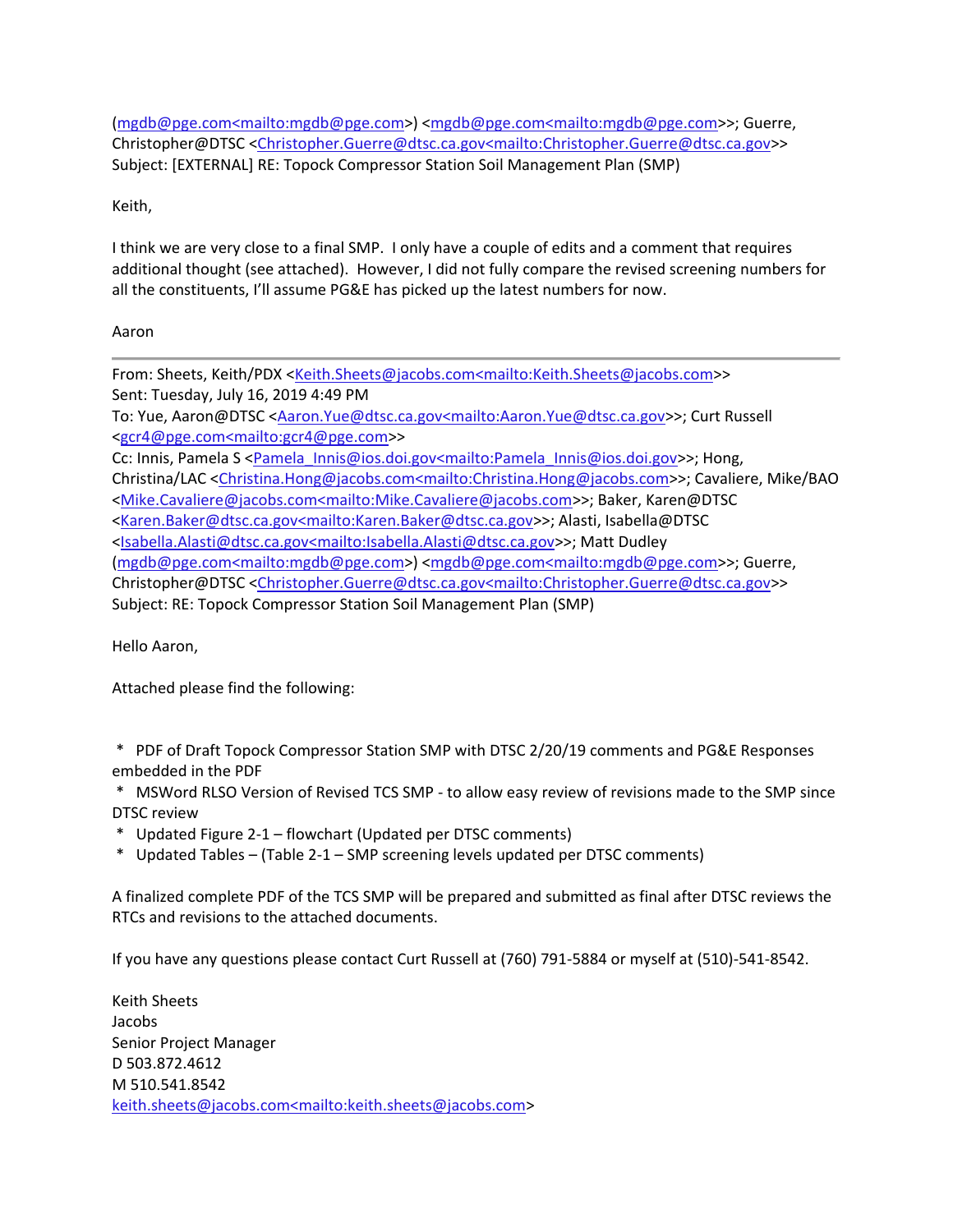2020 SW 4th Avenue Portland OR 97201 USA

From: Yue, Aaron@DTSC [<Aaron.Yue@dtsc.ca.gov<mailto:Aaron.Yue@dtsc.ca.gov>](mailto:Aaron.Yue@dtsc.ca.gov%3cmailto:Aaron.Yue@dtsc.ca.gov)> Sent: Wednesday, February 20, 2019 2:36 PM To: Sheets, Keith/PDX [<Keith.Sheets@jacobs.com<mailto:Keith.Sheets@jacobs.com>](mailto:Keith.Sheets@jacobs.com%3cmailto:Keith.Sheets@jacobs.com)>; Curt Russell [<gcr4@pge.com<mailto:gcr4@pge.com>](mailto:gcr4@pge.com%3cmailto:gcr4@pge.com)> Cc: Innis, Pamela S [<Pamela\\_Innis@ios.doi.gov<mailto:Pamela\\_Innis@ios.doi.gov>](mailto:Pamela_Innis@ios.doi.gov%3cmailto:Pamela_Innis@ios.doi.gov)>; Hong, Christina/LAC [<Christina.Hong@jacobs.com<mailto:Christina.Hong@jacobs.com>](mailto:Christina.Hong@jacobs.com%3cmailto:Christina.Hong@jacobs.com)>; Cavaliere, Mike/BAO [<Mike.Cavaliere@jacobs.com<mailto:Mike.Cavaliere@jacobs.com>](mailto:Mike.Cavaliere@jacobs.com%3cmailto:Mike.Cavaliere@jacobs.com)>; Baker, Karen@DTSC [<Karen.Baker@dtsc.ca.gov<mailto:Karen.Baker@dtsc.ca.gov>](mailto:Karen.Baker@dtsc.ca.gov%3cmailto:Karen.Baker@dtsc.ca.gov)>; Alasti, Isabella@DTSC [<Isabella.Alasti@dtsc.ca.gov<mailto:Isabella.Alasti@dtsc.ca.gov>](mailto:Isabella.Alasti@dtsc.ca.gov%3cmailto:Isabella.Alasti@dtsc.ca.gov)>; Matt Dudley [\(mgdb@pge.com<mailto:mgdb@pge.com>](mailto:mgdb@pge.com%3cmailto:mgdb@pge.com)) [<mgdb@pge.com<mailto:mgdb@pge.com>](mailto:mgdb@pge.com%3cmailto:mgdb@pge.com)>; Christopher.Guerre [<Christopher.Guerre@dtsc.ca.gov<mailto:Christopher.Guerre@dtsc.ca.gov>](mailto:Christopher.Guerre@dtsc.ca.gov%3cmailto:Christopher.Guerre@dtsc.ca.gov)> Subject: [EXTERNAL] RE: Topock Compressor Station Soil Management Plan (SMP)

Curt and Keith,

Attached are DTSC's comments on the SMP. Overall, it is a good SMP, just need to clarify a few things. Also, we need to work the LUC notification into the SMP as discussed between Curt and I.

## Aaron

From: Yue, Aaron@DTSC Sent: Wednesday, November 21, 2018 11:25 AM To: 'Sheets, Keith/PDX' [<Keith.Sheets@jacobs.com<mailto:Keith.Sheets@jacobs.com>](mailto:Keith.Sheets@jacobs.com%3cmailto:Keith.Sheets@jacobs.com)> Cc: Innis, Pamela [<pamela\\_innis@ios.doi.gov<mailto:pamela\\_innis@ios.doi.gov>](mailto:pamela_innis@ios.doi.gov%3cmailto:pamela_innis@ios.doi.gov)>; Curt Russell [<gcr4@pge.com<mailto:gcr4@pge.com>](mailto:gcr4@pge.com%3cmailto:gcr4@pge.com)>; Hong, Christina/LAC [<Christina.Hong@jacobs.com<mailto:Christina.Hong@jacobs.com>](mailto:Christina.Hong@jacobs.com%3cmailto:Christina.Hong@jacobs.com)>; Cavaliere, Mike/BAO [<Mike.Cavaliere@jacobs.com<mailto:Mike.Cavaliere@jacobs.com>](mailto:Mike.Cavaliere@jacobs.com%3cmailto:Mike.Cavaliere@jacobs.com)>; Baker, Karen@DTSC [<Karen.Baker@dtsc.ca.gov<mailto:Karen.Baker@dtsc.ca.gov>](mailto:Karen.Baker@dtsc.ca.gov%3cmailto:Karen.Baker@dtsc.ca.gov)>; Alasti, Isabella@DTSC [<Isabella.Alasti@dtsc.ca.gov<mailto:Isabella.Alasti@dtsc.ca.gov>](mailto:Isabella.Alasti@dtsc.ca.gov%3cmailto:Isabella.Alasti@dtsc.ca.gov)>; Matt Dudley [\(mgdb@pge.com<mailto:mgdb@pge.com>](mailto:mgdb@pge.com%3cmailto:mgdb@pge.com)) [<mgdb@pge.com<mailto:mgdb@pge.com>](mailto:mgdb@pge.com%3cmailto:mgdb@pge.com)>; Guerre, Christopher@DTSC [<Christopher.Guerre@dtsc.ca.gov<mailto:Christopher.Guerre@dtsc.ca.gov>](mailto:Christopher.Guerre@dtsc.ca.gov%3cmailto:Christopher.Guerre@dtsc.ca.gov)> Subject: RE: Topock Compressor Station Soil Management Plan (SMP)

Thanks Keith,

DTSC will review the SMP and notify PG&E of any comments or approval of the SMP. Have a happy Thanksgiving.

Aaron

From: Sheets, Keith/PDX [<Keith.Sheets@jacobs.com<mailto:Keith.Sheets@jacobs.com>](mailto:Keith.Sheets@jacobs.com%3cmailto:Keith.Sheets@jacobs.com)> Sent: Wednesday, November 21, 2018 9:57 AM To: Yue, Aaron@DTSC [<Aaron.Yue@dtsc.ca.gov<mailto:Aaron.Yue@dtsc.ca.gov>](mailto:Aaron.Yue@dtsc.ca.gov%3cmailto:Aaron.Yue@dtsc.ca.gov)>